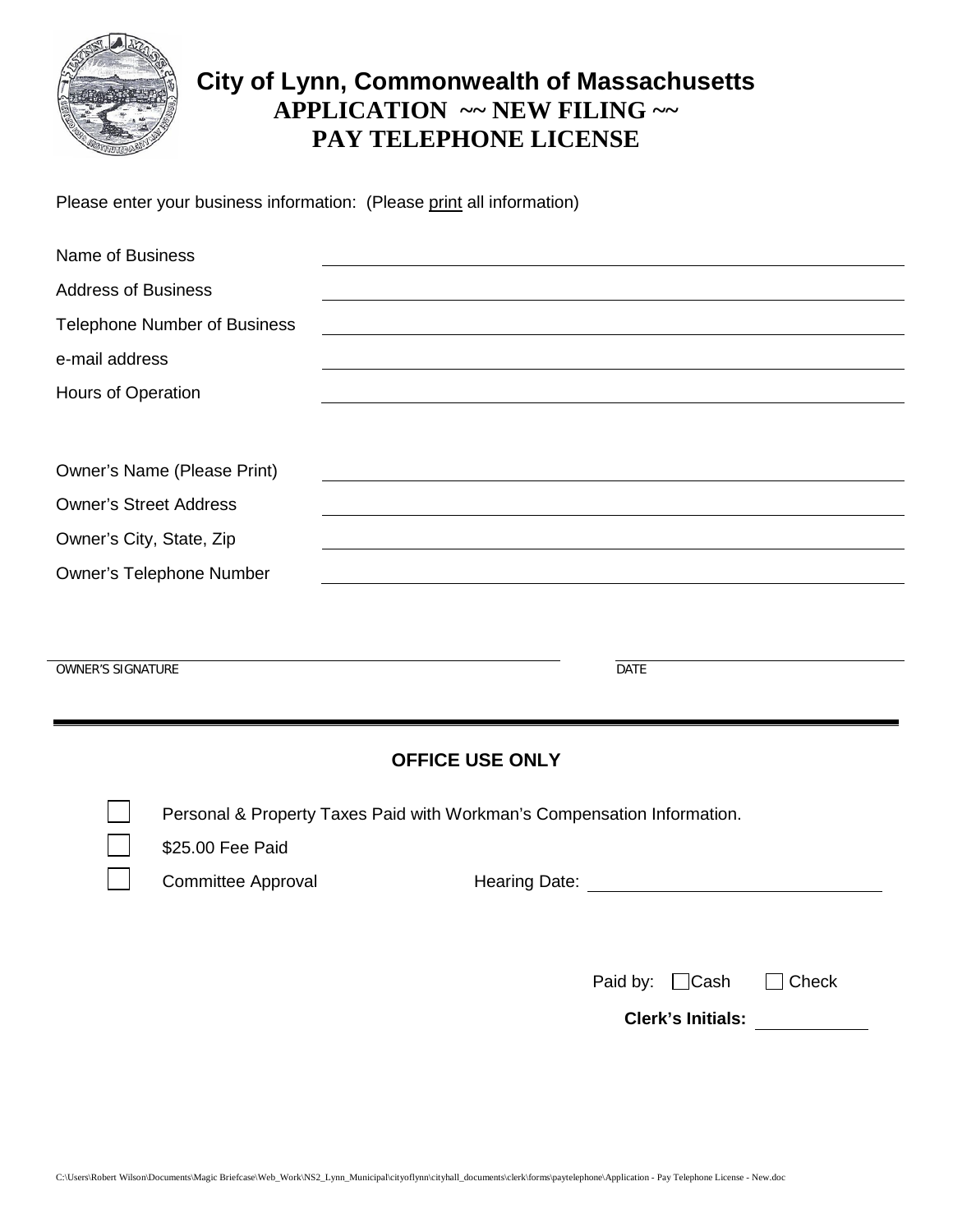

# **City of Lynn, Commonwealth of Massachusetts RENEWAL APPLICATION PAY TELEPHONE LICENSE**

Please update your business information: (Please print all information)

| Name of Business                                                                                                                   |                          |       |
|------------------------------------------------------------------------------------------------------------------------------------|--------------------------|-------|
| <b>Address of Business</b>                                                                                                         |                          |       |
| <b>Telephone Number of Business</b>                                                                                                |                          |       |
| e-mail address                                                                                                                     |                          |       |
| Hours of Operation                                                                                                                 |                          |       |
| Owner's Name (Please Print)                                                                                                        |                          |       |
| <b>Owner's Street Address</b>                                                                                                      |                          |       |
| Owner's City, State, Zip                                                                                                           |                          |       |
| <b>Owner's Telephone Number</b>                                                                                                    |                          |       |
| <b>OWNER'S SIGNATURE</b>                                                                                                           | DATE                     |       |
|                                                                                                                                    | <b>OFFICE USE ONLY</b>   |       |
| Personal & Property Taxes Paid<br>No Change In Workman's Compensation Information<br>\$25.00 Fee Paid<br><b>Committee Approval</b> | Hearing Date:            |       |
|                                                                                                                                    | Paid by: $\Box$ Cash     | Check |
|                                                                                                                                    | <b>Clerk's Initials:</b> |       |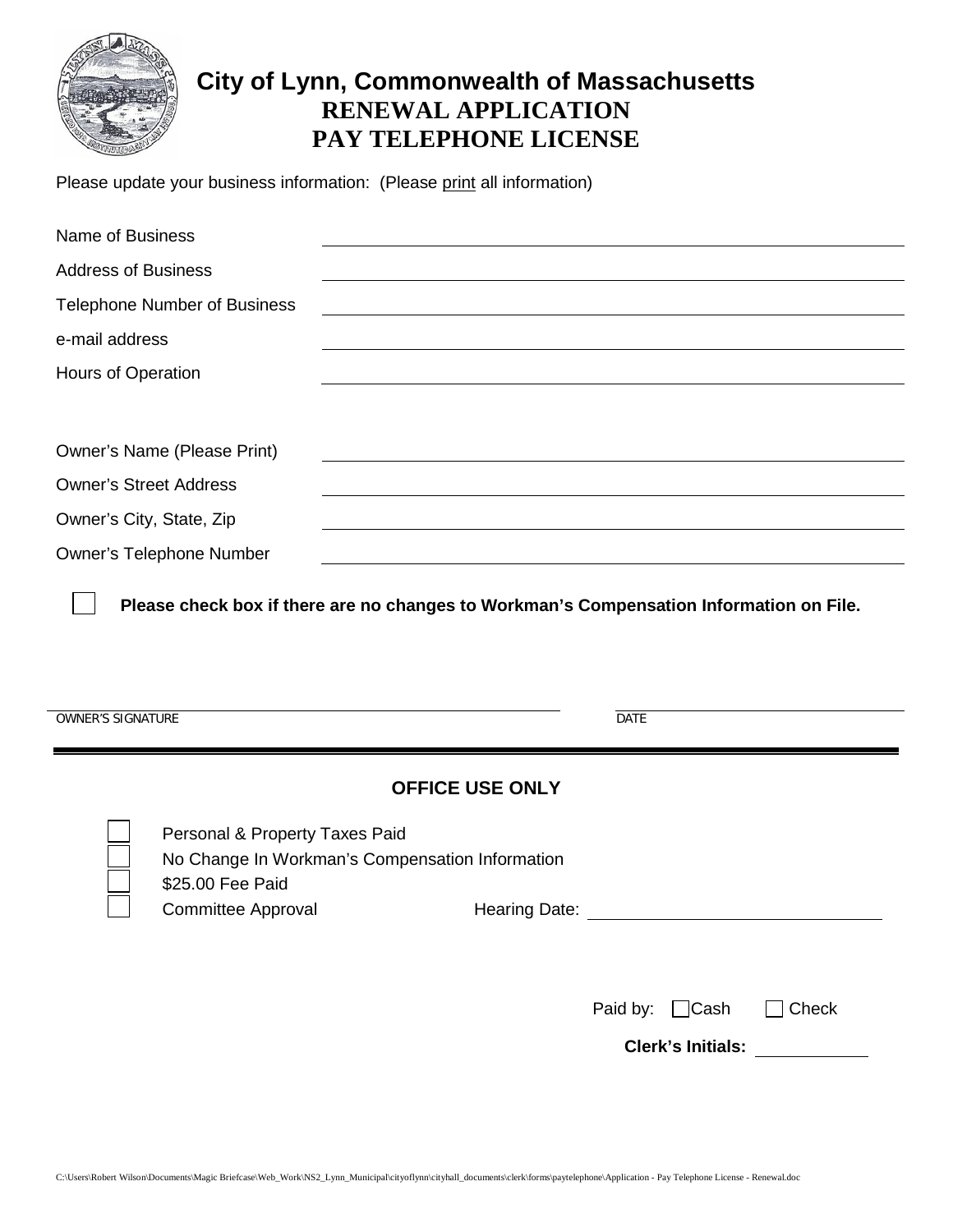# **INSTRUCTIONS FOR PAY PHONES**

All Payphone Licenses renew June 1<sup>st</sup> each year

### **Steps to complete for License**:

- 1. Complete Application
- 2. \$25.00 fee
- *3.* Committee approval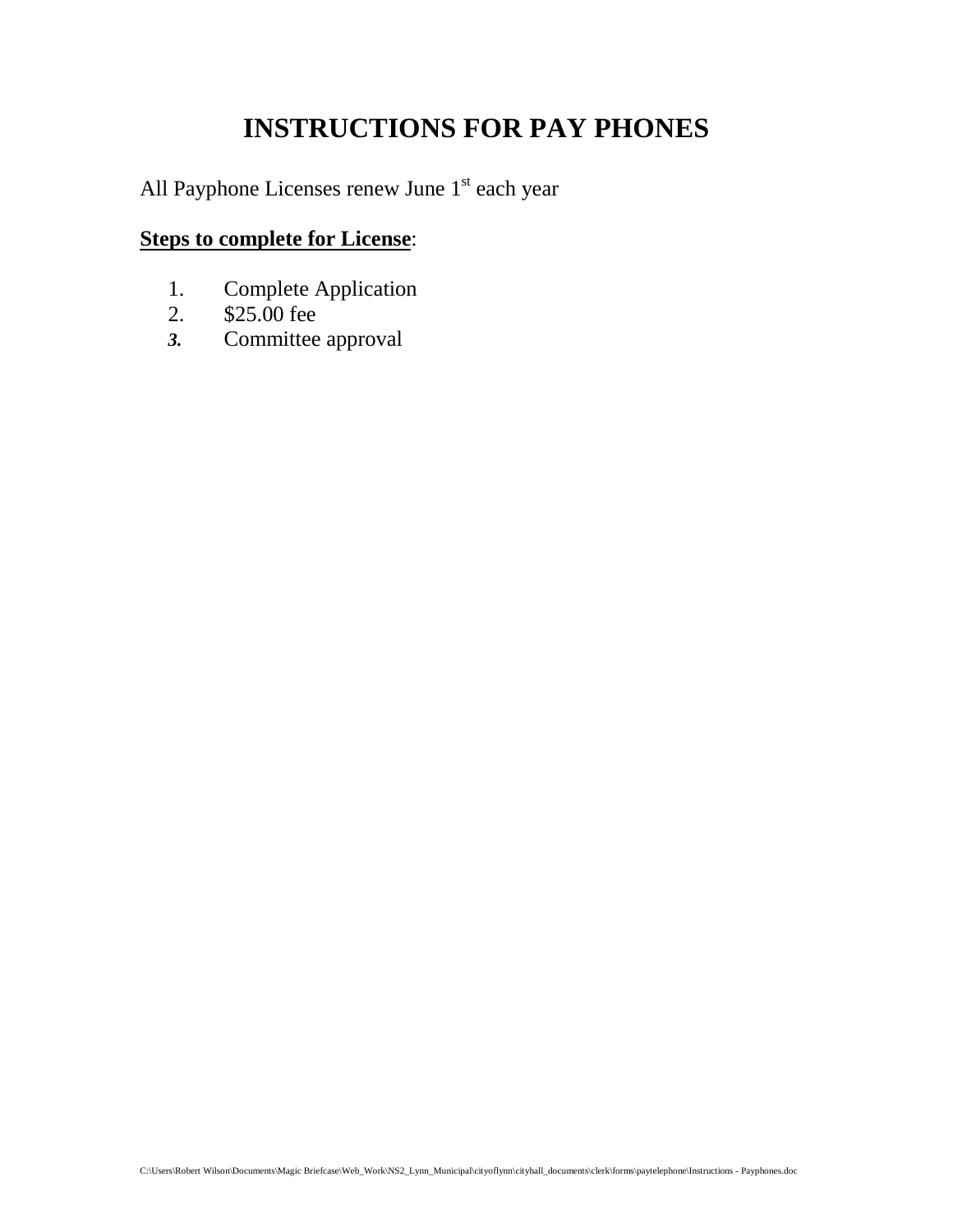In City Council

**ITY OF LYNESSAN** 

**ILIO JAJOAN LUU** 

TERSHAN HARLANDARI RANG

All be been paid in addition

November 12,

 $1991$ 

i pakë shqiptarët q<sub>ës</sub> q<sub>ë</sub>

i iliyor masar e marte<br>Tanahiya

Ordered that

IN THE YEAR ONE THOUSAND NINE HUNDRED NINETY-ONE AND ORDINANCE ESTABLISHING THE INSTALLATION OF PUBLIC TELEPHONES ON ANY PUBLIC WAY IN THE CITY OF LYNN

Be it Ordained by the City Council of the City of Lynn and pursuant to Massachusetts General Laws, Chapter 85, Section 8, and by the authority of the same as follows, to wit:-

وأوجابه والمنافيح يتدارد الصحاحيل وب SECTION 1: An Ordinance pertaining to the installation of Public Telephones on any Public Way in the City of Lynn is hereby established and said ordinance shall provide as follows.

SECTION 2: Any individual, corporation or other entity desiring to place a public telephone or public telephone booth projecting onto or placed on or over any public way in the City of Lynn must apply to the City Council for permission.

SECTION 3: In its application for the permit, the individual, corporation or entity must adequately describe the location of its proposed public telephone or public telephone booth and the equipment to be located at that site.

SECTION 4: Said application for permit must be accompanied by a fee of Twenty-Five (\$25.00) Dollars for each permit granted with a Twenty-Five (\$25.00) Dollar annual renewal fee.

SECTION 5: City Council may require, in its discretion, any such public telephone to have a rotary dial instead of a touch-tone dial, if in the opinion of the City Council such modification is necessary for public safety purposes.

SECTION 6: Prior to construction, any such individual, corporation or entity must provide the permit, certificate of insurance satisfactory in form to the City Solicitor and a Bond with the Department of Public Works.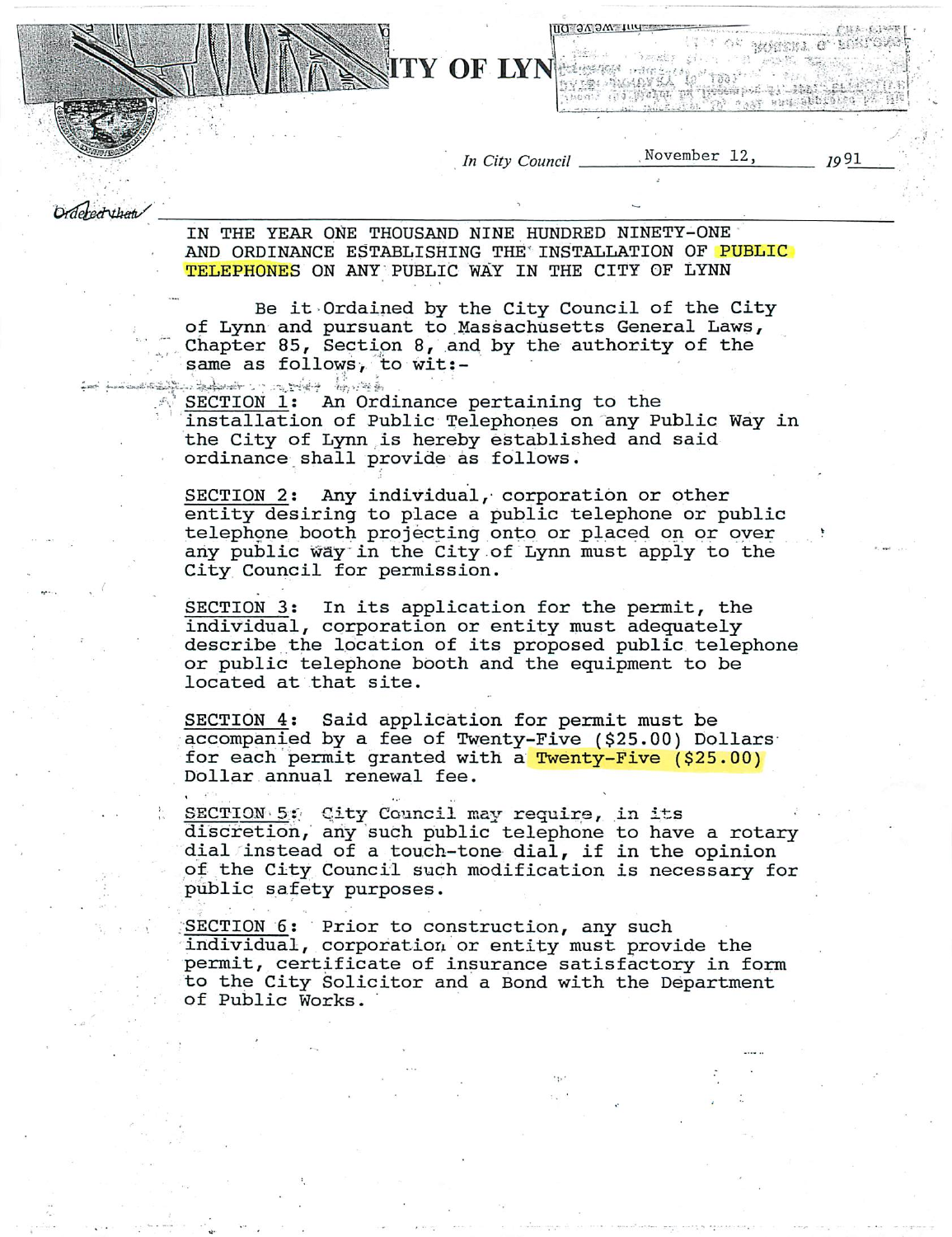It shall be the responsibility of the applicant to maintain insurance in the sum of One Hundred Thousand (\$100,000.00) Dollars conditioned to indemnify and save harmless the City of Lynn from any and all claims for or by reason of the maintenance of either the public telephone or public telephone booth. Any such individual, corporation or entity shall be obligated to adequately maintain and repair said public telephone or telephone booth in order to insure that the public way is reasonably safe for passage.

Any public telephone or public telephone booth extending over any public street or sidewalk found to be unsafe or a hazard or a nuisance by the Building Department of the City of Lynn shall be removed or made safe within five (5) days after given notice by the City Clerk, Building Department or City Council.

SECTION 7: Any violation or failure to abide by the terms of this ordinance will result in a penalty of One Hundred (\$100.00) Dollars each day that said violation continues.

SECTION 8: All ordinances or parts of ordinances inconsistent herewith are hereby repealed.

SECTION 9: This ordinance shall take effect thirty-one (31) days after its final approval as adopted and advertised.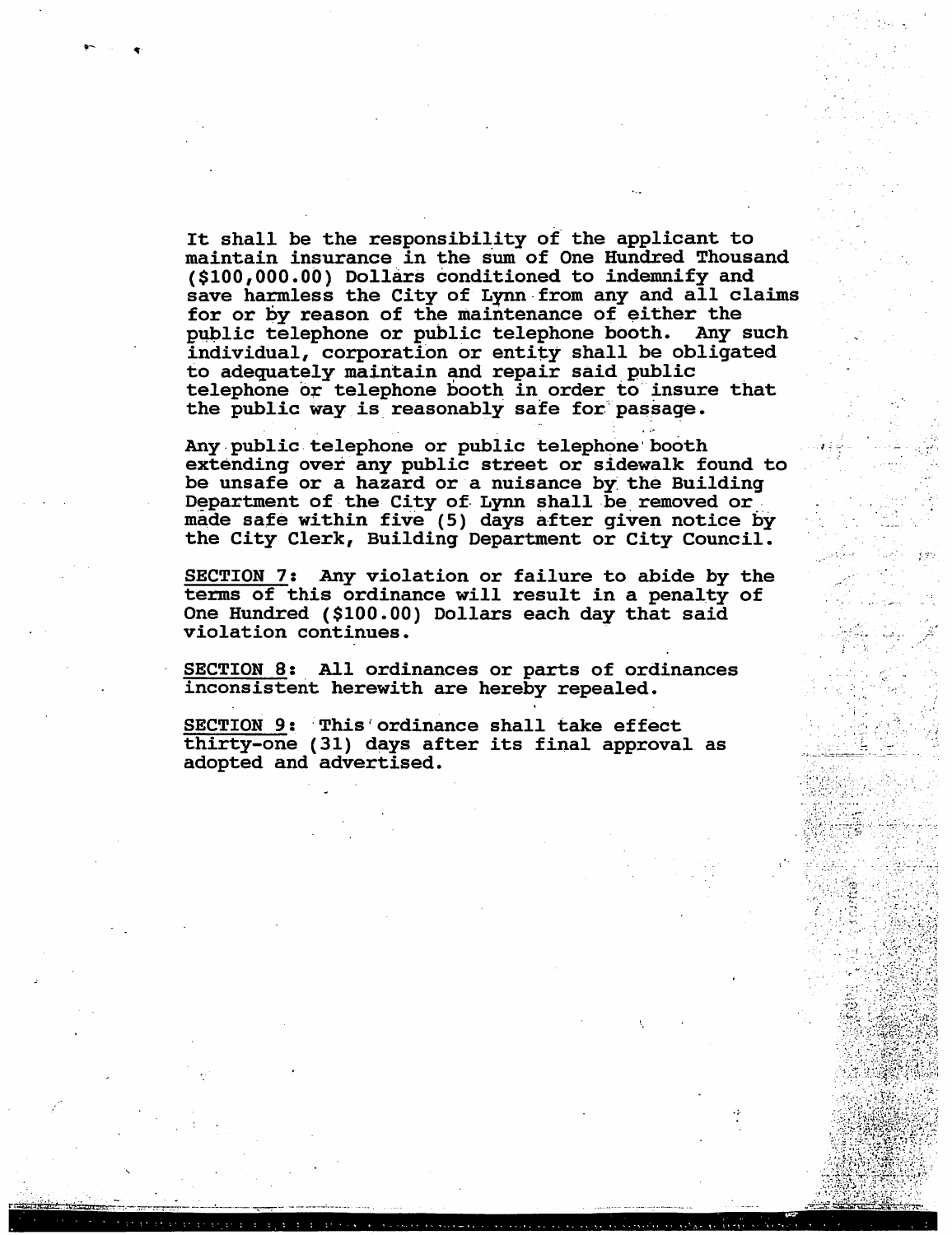

**CITY OF LYNN** 

From won your signs sited sacial xis paumo-viletited Actesione and Computer of Capture States States  $C111319010$ -uaH :1noz se dn pua kem spuaril pue raisnom S1I WOJJ N atigoo pula alg paxiu 1981au uleur aus MID IDG Waddow Strong Washington  $10$   $M_{BS}$ 

In City' Council

November 13.

 $10^{90}$ 

Ordered that

IN THE YEAR ONE THOUSAND NINE HUNDRED NINETY AN ORDINANCE REGULATING THE LOCATION AND OPERATION OF ALL EXTERIOR PUBLIC TELEPHONE FACILITIES IN THE CITY OF LYNN.

Be it ordained by the City Council of the City of Lynn, and by the authority of the same as follows, to wit:-

SECTION 1: An ordinance regulating the location and operation of all exterior public telephone facilities in the City of Lynn is hereby established.

Any person seeking to install exterior public SECTION 2. telephone facilities overhanging a public way or utility within the City of Lynn shall be required to obtain Lynn City Council consent prior to said installation.

SECTION 3. The Lynn City Council, upon application, shall consider the totality of the circumstances, including but not limited to the proposed location and operation of the proposed telephone facility, prior to the granting of said consent.

SECTION 4. All exterior public telephones installed within the City of Lynn shall have rotary dials.

SECTION 5. Any violation of said ordinance shall be punished by a fine of One Hundred (\$100.00) Dollars per day. Each day of violation shall constitute a separate offense.

 $\epsilon_{\pm\pm}$  :

SECTION 6. All ordinances or parts of ordinances inconsistent herewith are hereby repealed.

SECTION 7. This ordinance shall take effect thirty-one (31) days after its final approval as adopted and advertised.